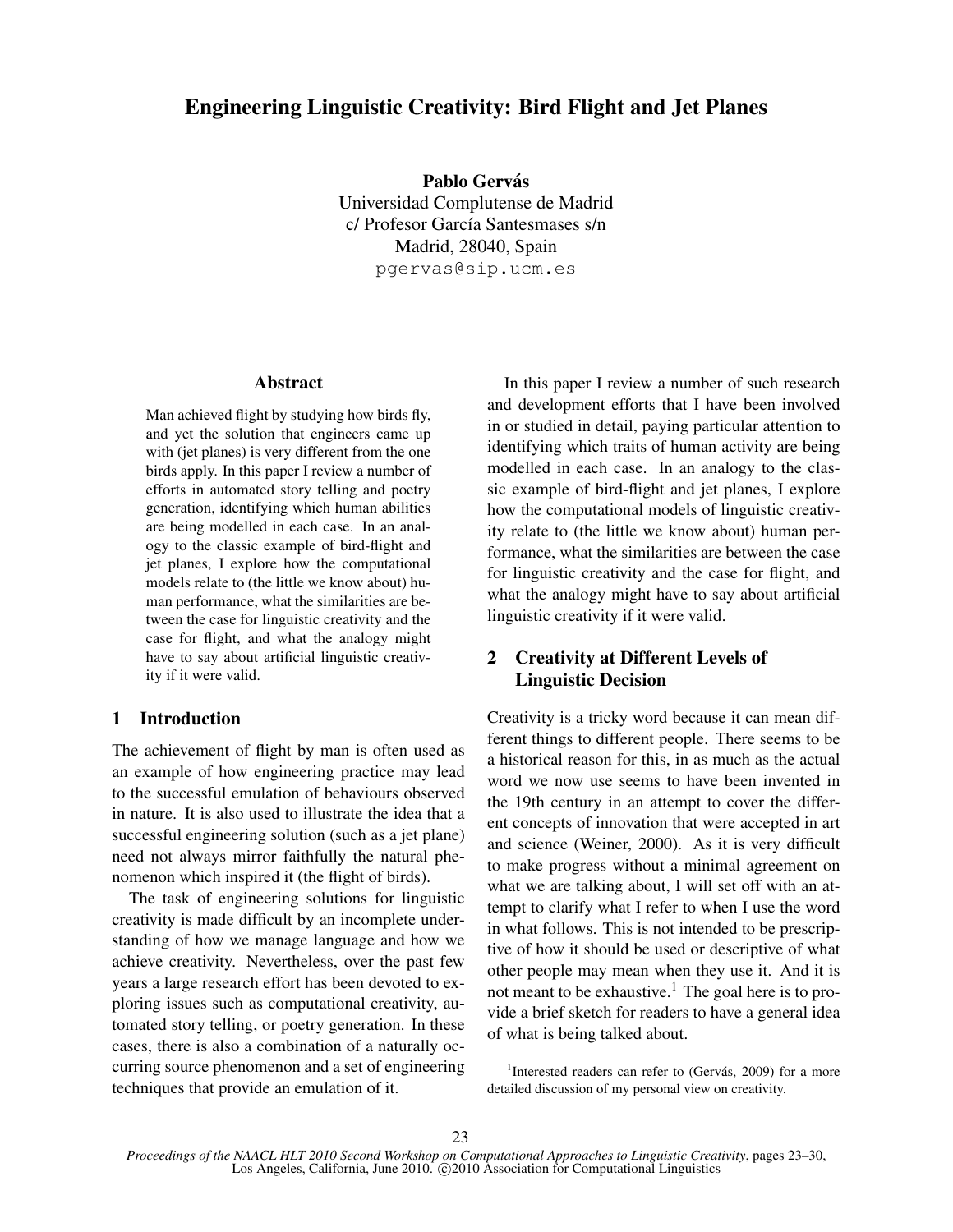For me creativity suggests the idea of someone (a *creator*) generating something (an *output*) that is somehow new, but also somewhat unexpected or different from what others might have produced. This output should satisfy some *goal*, though in many cases the particular goal implied is not altogether clear. The expectation of novelty implicitly brings in a second agent (an *audience* which usually involves more than one individual) that perceives or evaluates the result.

When used in different contexts, the word creativity acquires different meanings by virtue of involving different concepts of author, product, goal, or audience. The assumption that there is a generic framework common to all the different cases should be taken with a pinch of salt, as commonalities may not go far beyond this basic sketch.

It may seem that restricting the study to linguistic creativity simplifies the issue. Surely once the domain is constrained to linguistic outputs, the description of creativity should indeed boil down to a simple common framework. This assumption may also be risky, as I discuss below.

There are several possible levels of decision at which the final form of a sentence is shaped. At any (or all) of these it is possible to exercise creativity in the sense described above. At the level of phonetics, the way letters are put together to make sounds can be explored in search of pleasing uses of rhyme, internal rhyme or alliteration, as done in sound poetry (Hultberg, 1993). If one considers rhythm, the stress patterns of words may shape the stress pattern of a sentence or a text into rhythms that are uncommon in the language, or in existing poetry, as Poe claims to have done in "The Raven" (Poe, 1846). With respect to lexical choice, the actual words chosen for the text may be words that the user does not know but which actually convey a certain meaning to the reader, as done by Lewis Carrol in the poem "Jabberwocky" (Carrol, 1872).

For other levels of decisions, such as syntax, semantics or narrative, it is more difficult to pinpoint specific examples of creative uses, because instances occur in larger contexts and because they occur much more frequently. They can be considered of two different kinds: those in which the main objective is the communication of a certain message or information, and those geared towards obtaining

a pleasing effect of some sort. The first kind occurs for instance when a speaker in a hurry waives the rules of correct syntax in his effort to get his message accross briefly. In going beyond the accepted rules, such a speaker may be deemed to be behaving creatively. This type of linguistic creativity (say, corner-cutting creative communication) is worth exploring in detail, but it would require access to enough samples of specific instances of the phenomenon to provide starting material. The second kind, in contrast, tend to get explicitly recorded for this pleasing effect to be available at later times, and they provide an easier starting point for a study of this sort.

A number of examples of linguistic creativity of the second kind were reviewed in (Gervás, 2002). This study showed that creative behaviour does not occur in the same degree across all levels. Creativity applied simultaneously at several linguistic levels can be counterproductive for communication if abused. Instead, a conservative approach in some levels is required for a successful interpretation of creative innovations at other levels. An additional problem that would have to be tackled is the extent to which the interaction between the theories for the different levels complicates the picture significantly. Intuition suggests that it will to a considerable extent. Creativity may operate at each of the levels of decision involved in linguistic production, but it may interact between different levels in ways that are not evident.

Under this light, we can see that even within the realm of linguistic creativity we seem to be faced with a broad range of different types of creativity, with different concepts of product and goal, giving shape to widely differing phenomena. In the hope of reducing even further the scope of the problem, I will concentrate more specifically on instances where a computer program is written to generate pieces of text that, when produced by a human author, would be interpreted to have deliberate aspirations of creativity.

# 3 Some Automatic Creators in the Literary Field

An exhaustive study of existing automatic creators of this kind would take more space than I have avail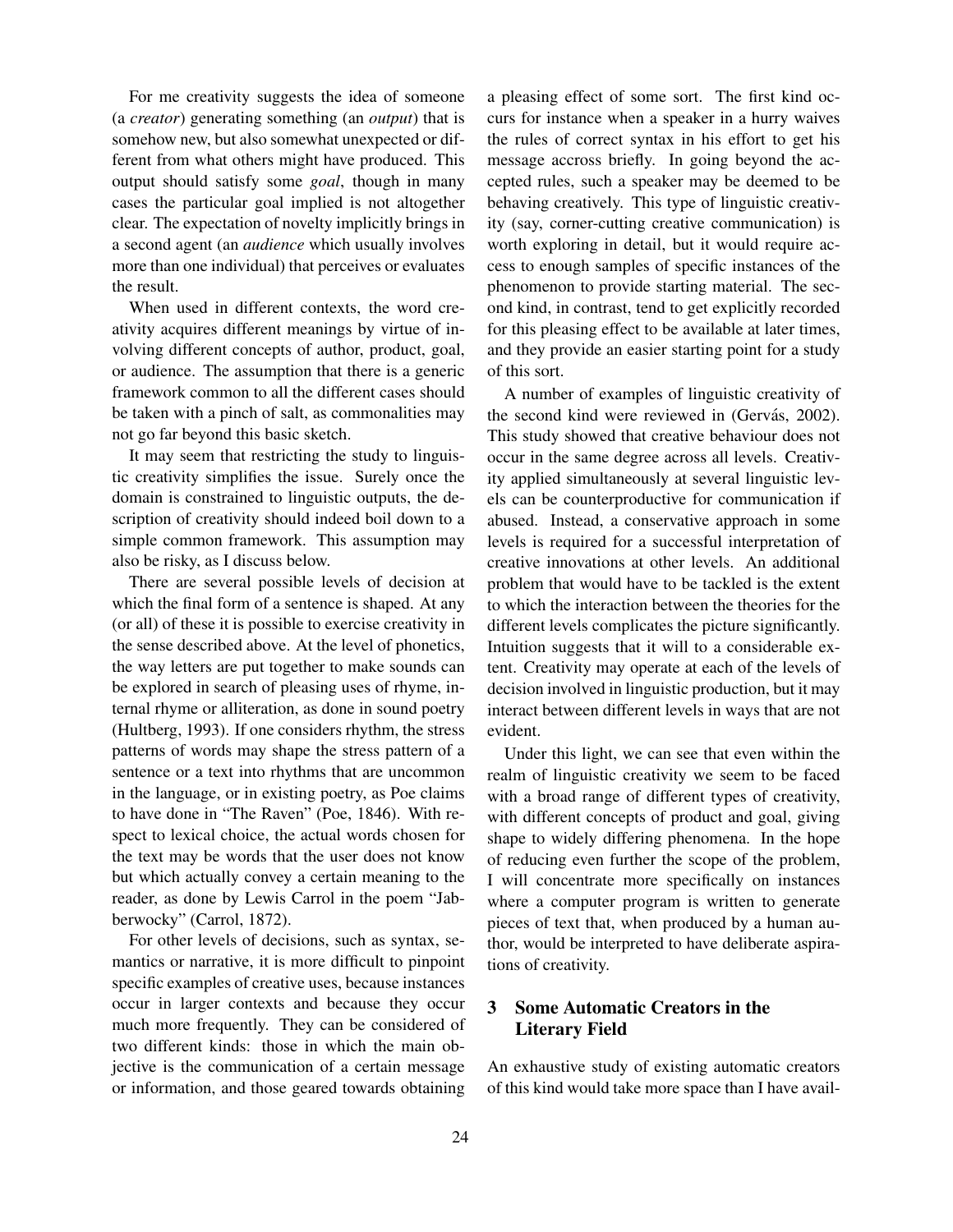able here. The selection below must not be understood to be exhaustive. It is not even intended to indicate that the particular creators mentioned constitute the most significant efforts in the field. I have selected only a few for purposes of illustration, and I have chosen examples where relevant features of the corresponding human processes have been considered. There are two main fields where computer programs attempt to generate literary material: storytelling programs and poetry generators. Again, a difference in genre introduces differences in product, goal and evaluation criteria, which leads to the application of different construction processes, so I will review each field separately.

#### 3.1 Automatic Story Tellers

Research on storytelling systems has experienced considerable growth over the years. Although it has never been a popular research topic, nonetheless it has received sustained attention over the years by a dedicated community of researchers. In recent years the number of systems developed has increased significantly. The body of work resulting from these efforts has identified a significant number of relevant issues in storytelling. Successive systems have identified particular elements in stories that play a role in the process of generation. Only a few illustrative examples will be mentioned here.

It is clear that planning has been central to efforts of modelling storytelling for a long time. Most of the existing storytelling systems feature a planning component of some kind, whether as a main module or as an auxiliary one. TALESPIN (Meehan, 1977), AUTHOR (Dehn, 1981), UNIVERSE (Lebowitz, 1983), MINSTREL (Turner, 1993) and Fabulist (Riedl, 2004), all include some representation of goals and/or causality, though each of them uses it differently in the task of generating stories. An important insight resulting from this work (originally formulated by (Dehn, 1981) but later taken up by others) was the distinction between goals of the characters in the story or goals of the author. This showed that planning is a highly relevant tool for storytelling, both at the level of how the coherence of stories can be represented and how the process of generating them is related to goals and causality.

Another aspect that is obviously relevant for storytelling is emotion. This has been less frequently addressed in automatic storytellers, but has an outstanding champion in the MEXICA system. MEX-ICA (Pérez y Pérez, 1999) was a computer model designed to study the creative process in writing in terms of the cycle of engagement and reflection (Sharples, 1999), which presents a description of writing understood as a problem-solving process where the writer is both a creative thinker and a designer of text. MEXICA was designed to generate short stories about the Mexicas (also wrongly known as Aztecs), and it is a flexible tool where the user can set the value of different parameters to constrain the writing process and explore different aspects of story generation. An important aspect of MEXICA is that it takes into account emotional links and tensions between the characters as means for driving and evaluating ongoing stories. The internal representation that MEXICA uses for its stories (a Story World Context) is built incrementally as a story is either read or produced (the system can do both, as it learns its craft from a set of previous stories). This representation keeps track of emotional links and emotional tensions between characters. These elements are represented as preconditions and postconditions of the set of available actions. The system evaluates the quality of a partial draft for a story in terms of the the rising and falling shape of the arc of emotional tensions that can be computed from this information.

In general, most storytelling systems, being AIstyle programs, can be said to operate by searching a space of solutions, guided by a traversal function that leads to new points in the space and an evaluation function that rates each point of the space in terms of quality. In general, most systems concentrate on the development and innovation efforts in the function for generating new stories (the traversal function), hoping that the candidates generated will progressively get better. However, human authors seem to learn their craft mostly by learning to distinguish good stories from bad stories (which would involve focusing more on the evaluation function). A fairly recent proposal (Gervás and León, ) describes a story generation system that outputs new stories obtained by exploring a restricted conceptual space under the guidance of a set of evaluation rules. The interesting feature in this system is that it uses exhaustive enumeration of the search space as its only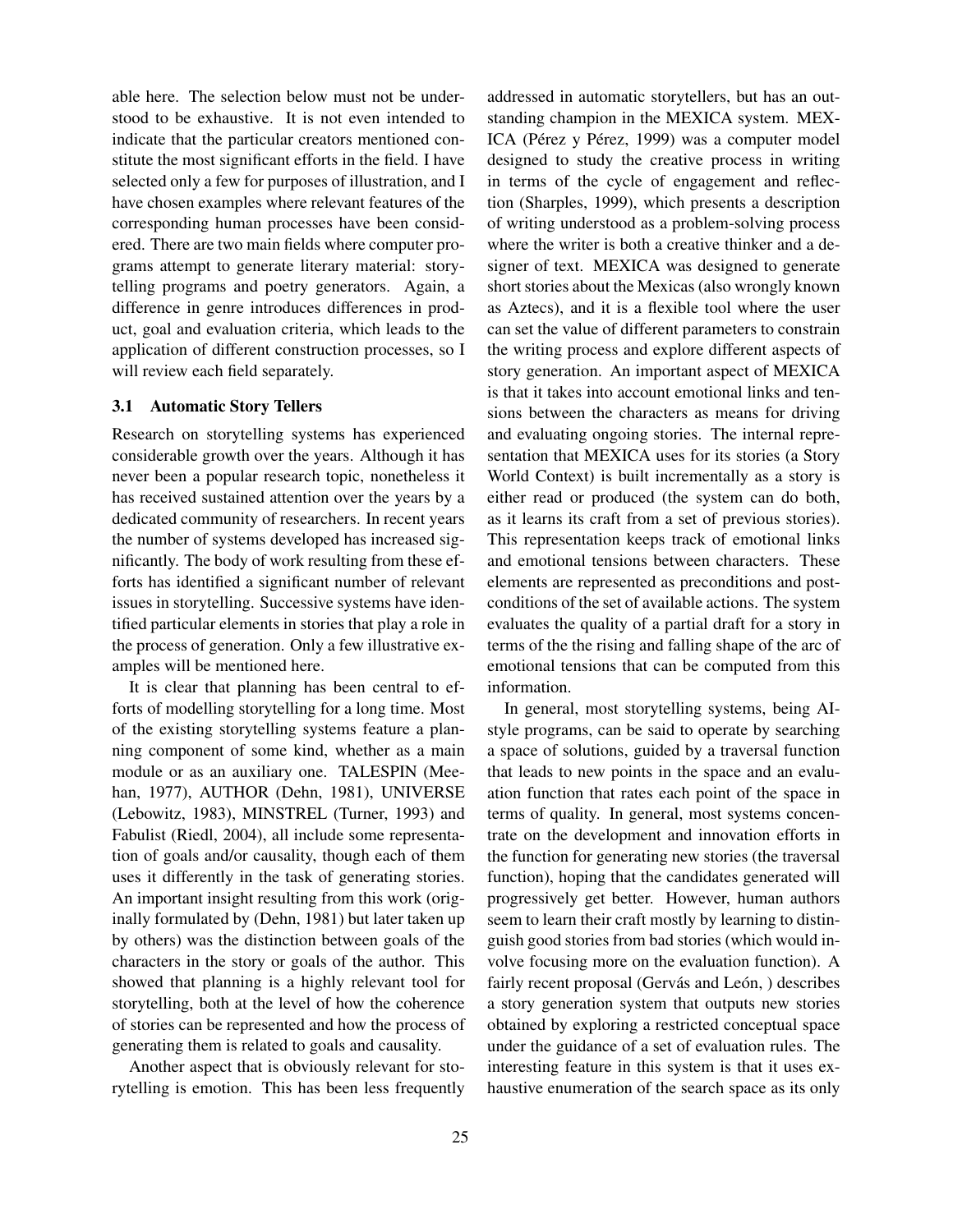exploration procedure, and relies solely on its evaluation rules to identify good stories. This is a direct application of the generate & test paradigm of problem solving. This system also models the way in which the evaluation rules can evolve over time, leading to the production of new results.

#### 3.2 Automatic Poetry Generators

Automatic poetry generators differ significantly from storytellers in two aspects: they are expected to satisfy very specific metric restrictions (in terms of number of syllables per line, and position of stressed syllables within the line) on the form of the output text (which story tellers do not usually take into account), and they are allowed a certain poetic licence which boils down to relaxing, sometimes quite dramatically, any expectations of meaning or coherence in the output (which are fundamental for storytellers). As a result, there is a larger sample of poetry generators. The review presented below attempts to cover some of the basic techniques that have been used as underlying technologies.

The generate & test paradigm of problem solving has also been widely applied in poetry generators. Because metric restrictions are reasonably easy to model computationally, very simple generation solutions coupled with an evaluation function for metric constraints are likely to produce acceptable results (given an assumption of poetic licence as regards to the content). An example of this approach is the early version of the WASP system (Gervás, 2000). Initial work by Manurung (Manurung, 1999) also applied a generate & test approach based on chart generation, but added an important restriction: that poems to be generated must aim for some specific semantic content, however vaguely defined at the start of the composition process. This constitutes a significant restriction on the extent of poetic licence allowed.

Manurung went on to develop in his Phd thesis (Manurung, 2003) an evolutionary solution for this problem. Evolutionary solutions seem particularly apt to model this process as they bear certain similarities with the way human authors may explore several possible drafts in parallel, progressively editing them while they are equally valuable, focusing on one of them when it becomes better valued than others, but returning to others if later modifications

prove them more interesting.

Another important tactic that human authors are known to use is that of reusing ideas, structures, or phrasings from previous work in new results. This is very similar to the AI technique of Case-Based Reasoning (CBR). Some poetry generators have indeed explored the use of this technique as a basic generation mechanism. An evolution of the WASP system (Gervás, 2001) used CBR to build verses for an input sentence by relying on a case base of matched pairs of prose and verse versions of the same sentence. Each case was a set of verses associated with a prose paraphrase of their content. An input sentence was used to query the case base and the structure of the verses of the best-matching result was adapted into a verse rendition of the input. This constituted a different approach to hardening the degree of poetic licence required to deem the outputs acceptable (the resulting verses should have a certain relation to the input sentence).

Another important mechanism that has been employed by automatic poets is grammar-based generation. By using a grammar to produce grammatically correct combinations of words, the results obtained start to resemble understandable sentences. As Chomsky mentioned in 1957, the fact that a sentence is grammatically correct does not imply that it will be interpretable. However, in the context of automatically generated poetry, sentences like Chomsky's classic counterexample ("Colorless green ideas sleep furiously") acquire a special interest, as they provide both a sense of validity (due to their syntactic correctness) and a sense of adventure (due to the impossibility of pinpointing a specific meaning for them). On reading such sentences, the human mind comes up with a number of conflicting interpretations, none fully compatible with its literal meaning. This multiplicity of shifting meanings is very atractive in the light of modern theories about the role of reader interpretation in the reading process.

In 1984 William Chamberlain published a book of poems called "The Policeman's Beard is Half Constructed" (Chamberlain, 1981). In the preface, Chamberlain claimed that all the book (but the preface) had been written by a computer program. The program, called RACTER, managed verb conjugation and noun declension, and it could assign cer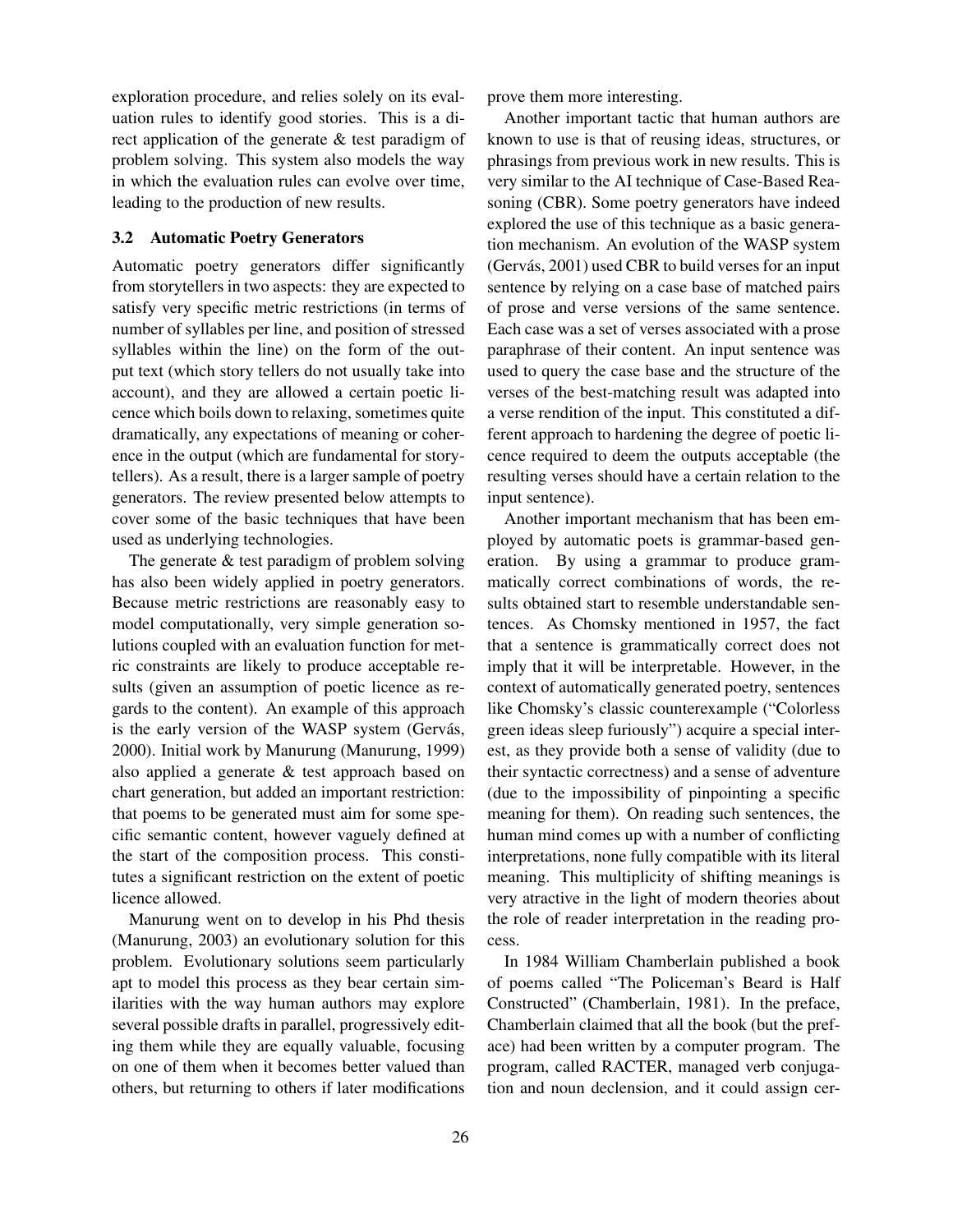tain elements to variables in order to reuse them periodically (which gave an impression of thematic continuity). Although few details are provided regarding the implementation, it is generally assumed that RACTER employed grammar-based generation. The poems in Chamberlain's book showed a degree of sophistication that many claim would be impossible to obtain using only grammars, and it has been suggested that a savvy combination of grammars, carefully-crafted templates and heavy filtering of a very large number of results may have been employed.

The use of n-grams to model the probability of certain words following on from others has proven to be another useful tecnique. An example of poetry generation based on this is the cybernetic poet developed by Ray Kurtzweil. RKCP (Ray Kurtzweils Cybernetic Poet)<sup>2</sup> is trained on a selection of poems by an author or authors and it creates from them a language model of the work of those authors. From this model, RKCP can produce original poems which will have a style similar to the author on which they were trained. The generation process is controlled by a series of additional parameters, for instance, the type of stanza employed. RKCP includes an algorithm to avoid generating poems too close to the originals used during its training, and certain algorithms to maintain thematic coherence over a given poem. Over specific examples, it could be seen that the internal coherence of given verses was good, but coherence within sentences that spanned more than one verse was not so impressive.

## 4 Discussion

The selection of automatic creators reviewed above provides a significant sample of human abilities related with linguistic creativity that have been modelled with reasonable success. These include: the ability to recognise causality and use plans as skeletons for the backbone of a text, the ability to identify emotional reactions and evaluate a story in terms of emotional arcs, the ability to relax restrictions at the time of building and delay evaluation until fuller results have been produced, the ability to iterate over a draft applying successive modifications in search of a best fit, the ability to measure metric forms, the ability to reuse the structures of texts we liked in the past, the ability to rely on grammars for generating valid text, and the ability to use n-grams to produce a stream of text with surface form in a certain style. This list of abilities is doubtless not exhaustive, but it covers a broad range of aspects. The important idea is that although existing systems have identified and modelled these abilities, very few have considered more than one or two of them simultaneously. And yet intuition suggests that human authors are likely to apply a combination of all of these (and probably many more additional ones that have not been modelled yet) even in their simplest efforts.

It may pay to look in more detail at the set of tools that we have identified, with a view to considering how they might be put together in a single system if we felt so inclined. The engagement and reflection model (Sharples, 1999) may provide a useful framework for this purpose. Sharples' concept of engagement seems to correspond with the ability to generate a new instance of a given artefact, without excessive concern to the quality or fitness for purpose of the partial result at any intermediate stage of the process. According to this view, planners, casebased reasoning, grammars, or n-gram models can provide reasonable implementations of procedures for engagement. The concept of reflection captures the need to evaluate the material generated during engagement. Abilities like identifying emotional reactions and evaluating a story in terms of emotional arcs, or measuring metric forms would clearly have a role to play during reflection. However, it is important to consider that we are looking at a number of possible mechanisms for use in engagement, together with a number of possible mechanisms for use in reflection. This does indeed have a place in the general scheme proposed by Sharples. Sharples proposes a cyclic process moving through two different phases: engagement and reflection. During the reflection phase, the generated material is revised in a three step process of reviewing, contemplating and planning the result. During reviewing the result is read, minor edits may be carried out, but most important it is interpreted to represent "the procedures enacted during composition as explicit knowledge". Contemplation involves the process of operating on the results of this interpretation. Planning

<sup>&</sup>lt;sup>2</sup>http://www.kurzweilcyberart.com/poetry/rkcp\_overview.php3 uses the results of contemplation to create plans or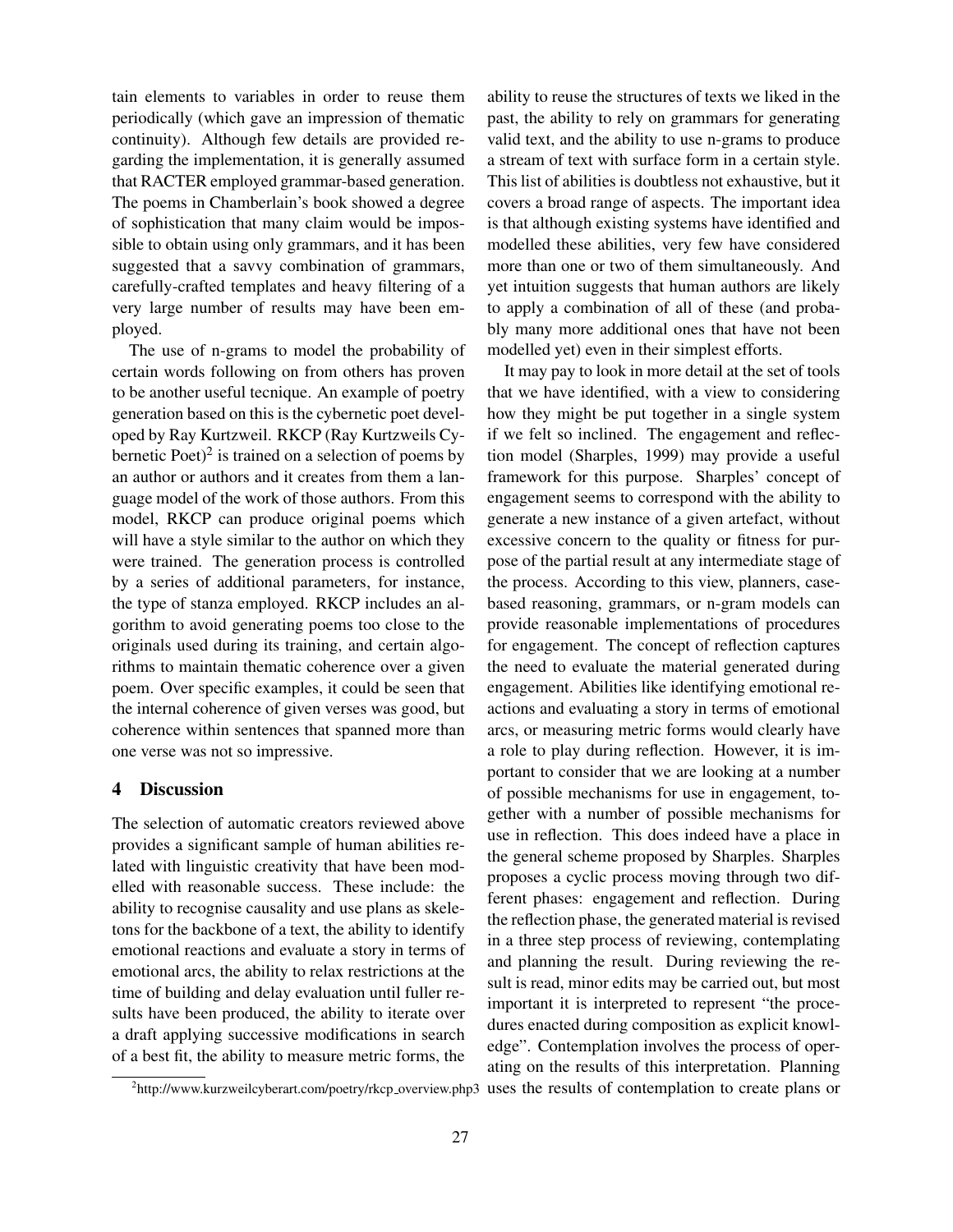intentions to guide the next phase of engagement. The evidence that we have presented so far suggests that a specific mechanism (or maybe more than one) may have been chosen to be used during a particular cycle of engagement. The process of reviewing mentioned by Sharples might simply be one of explicitly considering the choice of mechanism to use in engagement. The process of contemplating might be an application of the full set of evaluation mechanisms particular to reflection. The process of planning could be a complex process which would include among other things a decision of whether to change the engagement mechanism in use (or the configuration of any parameters it may need), and which mechanism to apply in each situation.

But we should not only study how closely automatic creators resemble human ones, assuming any divergence is a negative factor. Particular attention must be paid to the question of whether certain characteristics of human creativity are necessary conditions for creativity or simply the ingenious solution that makes it possible for the human mind while remaining within its limitations. This is particularly important if one is to consider modelling creativity in computer systems, which have different limitations, but also different advantages.

Humans have limited memory. Many of the solutions they seem to apply (such as providing constraints over a generative system so that it generates only "appropriate" solutions) are intended to avoid problems arising from the large amount of memory that would be required to consider all possible solutions provided by the generative system. But computers do not usually have the same problem. Computers can store and consider a much large number of solutions. This has in the past been the big advantage presented by computers over people. It is such a significant advantage that, for some tasks such as chess playing, computers can perform better by computing all options and evaluating them all (very fast) than people can by using intelligent heuristics.

Though little definite is known about how the brain works, it seems to follow a highly parallel approach to computation. This is not true of most modern day computers. The most widely extended model for modern computers is the Von Neumann architecture, a computer design model that uses a

single processing unit and a single separate storage structure to hold both instructions and data. Over this simple model, subsequent layers of abstraction may be built, resulting in very complex models of performance as perceived by a human user running the computer. Many of these complex behaviours (such as, for instance, evolutionary problem solving techniques) have often been considered prime candidates for simulating creative behaviour in computers on the grounds that they implement a parallel search method, but they are reckoned to be slow, taking a long time to produce results. The lack of speed is highy influenced by the fact that, when run on computers with a Von Neumann architecture, each possible solution must be built and evaluated sequentially by the underlying single processing unit. If any computational solution based on parallel search methods shows merit for emulating creativity, it should not be discounted until it has been tested over hardware that allows it to operate in a really parallel manner, and instances of these are becoming more and more popular. Nowadays it has become more difficult to buy a new computer without finding it has at least two cores. For gaming consoles, this trend has gone even further, with the new generations sporting up to nine processing units.

## 5 Our Latest Efforts

Although the aim of the paper is not to report original work, a brief description of my ongoing work constitutes an example of the type of system that can be considered along the lines described above. The WASP poetry generator is still going strong. Only recently a selection of 10 poems produced by WASP has been published in a book about the possibilities of computers writing love poems (Gervás, 2010). The version of WASP used here is more advanced than previous ones, and some of the ideas outlined in the discussion have been introduced as modifications on earlier designs.

This version of WASP operates as a set of families of automatic experts: one family of content generators (which generate a flow of text that is taken as a starting point by the poets), one family of poets (which try to convert flows of text into poems in given strophic forms), one family of judges (which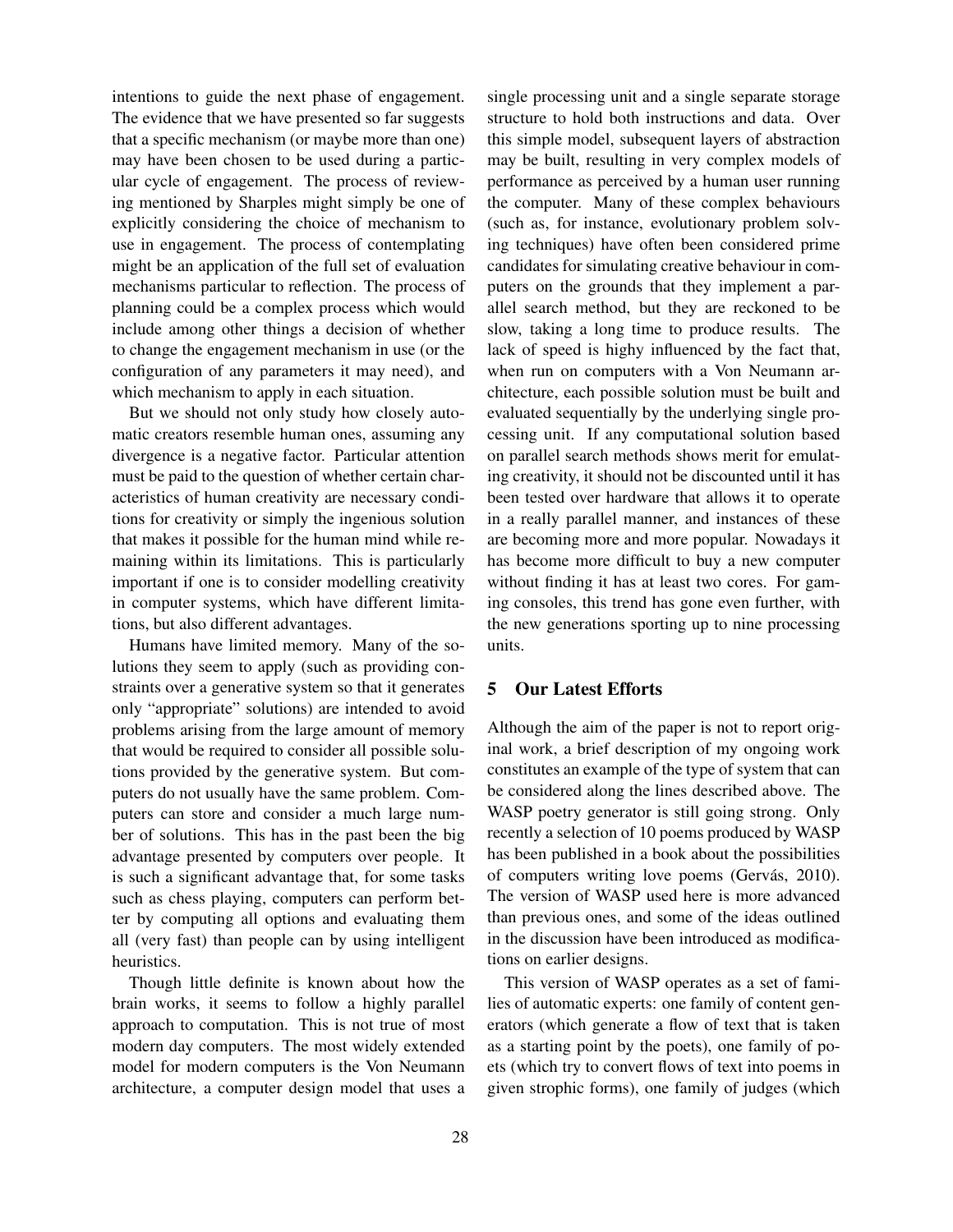evaluate different aspects that are considered important), and one family of revisers (which apply modifications to the drafts they receive, each one oriented to correct a type of problem, or to modify the draft in a specific way). These families work in a coordinated manner like a cooperative society of readers/critics/editors/writers. All together they generate a population of drafts over which they all operate, modifying it and pruning it in an evolutionary manner over a pre-established number of generations of drafts, until a final version, the best valued effort of the lot, is chosen.

The overall style of the resulting poems is strongly determined by the accumulated sources used to train the content generators, which are mostly n-gram based. The poems presented in the book were produced with content generators trained on collections of texts by Federico García Lorca, Miguel Hernández and a selection of Sixteenth Century Spanish poets. Readers familiar with the sources can detect similarities in vocabulary, syntax and theme. A specific judge is in charge of penalising instances of excessive similarity with the sources, which then get pushed down in the ranking and tend not to emerge as final solutions.

The various judges assign scores on specific parameters (on poem length, on verse length, on rhyme, on stress patterns of each line, on similarity to the sources, fitness against particular strophic forms...) and an overall score for each draft is obtained by combining all individual scores received by the draft.

Poets operate mainly by deciding on the introduction of line breaks over the text they receive as input.

Revisers rely on scores assigned by judges to introduce changes to drafts. Modifications can be of several types: deletion of spans of text, substitution of spans for newly generated ones, word substitution, sentence elimination, and simple cross-over of fragments of poems to obtain new ones.

Because an initial draft produced by an n-gram based content generator is then processed many times over by poets and revisers, final results oscillate between surprising faithfulness to the sources and very radical surreal compositions.

## 6 Conclusions

In view of the material presented, and taking up the analogy between linguistic creativity and bird flight, we can say we are still trying to model birds. So far, we have only achieved small models of parts of birds. The various features of automatic creators that have been vaguely related to human abilities in section 4 are clearly tools that human writers apply in their daily task. Having systems that model these techniques, and testing how far each technique goes towards modelling human activity are steps forward. Bird's wings or bird's feathers do not fly, but having good models of them is crucial to understanding what makes flight possible.

Yet humans do not apply any of them in isolation, but rather rely on them as a set of tools and combine them at need to produce new material, using different combinations at different times. In the same way as research into flight considered how the parts of birds interact to achieve flight, in the realm of linguistic creativity more effort should be made to model the way in which humans combine different techniques and tools to achieve results. This could not have been done a few years back for lack of a valid set of tools to start from, but it is feasible now.

Aside from this positive optimistic analysis, there is a darker thought to keep in mind. Because we recognise that the models we are building at the current stage are only reproductions of parts of the whole mechanism, it would be unrealistic to demand of them that they exhibit right now creativity at the level of humans. As long as they focus on one aspect and leave out others, they are likely to perform poorly in the overall task when compared with their human couterparts. Yet even if they do not they are still worthy pursuits as initial and fundamental steps on which to build better solutions.

Once the various elements that contribute to the task have been identified and modelled with reasonable success, and the way in which they interact when humans apply them, a new universe of possibilities opens up. Future research should address the way in which humans apply these various elements, especially the way in which they combine some with others to achieve better results. In doing this, researchers should inform themselves with existing research on this subject in the fields of psy